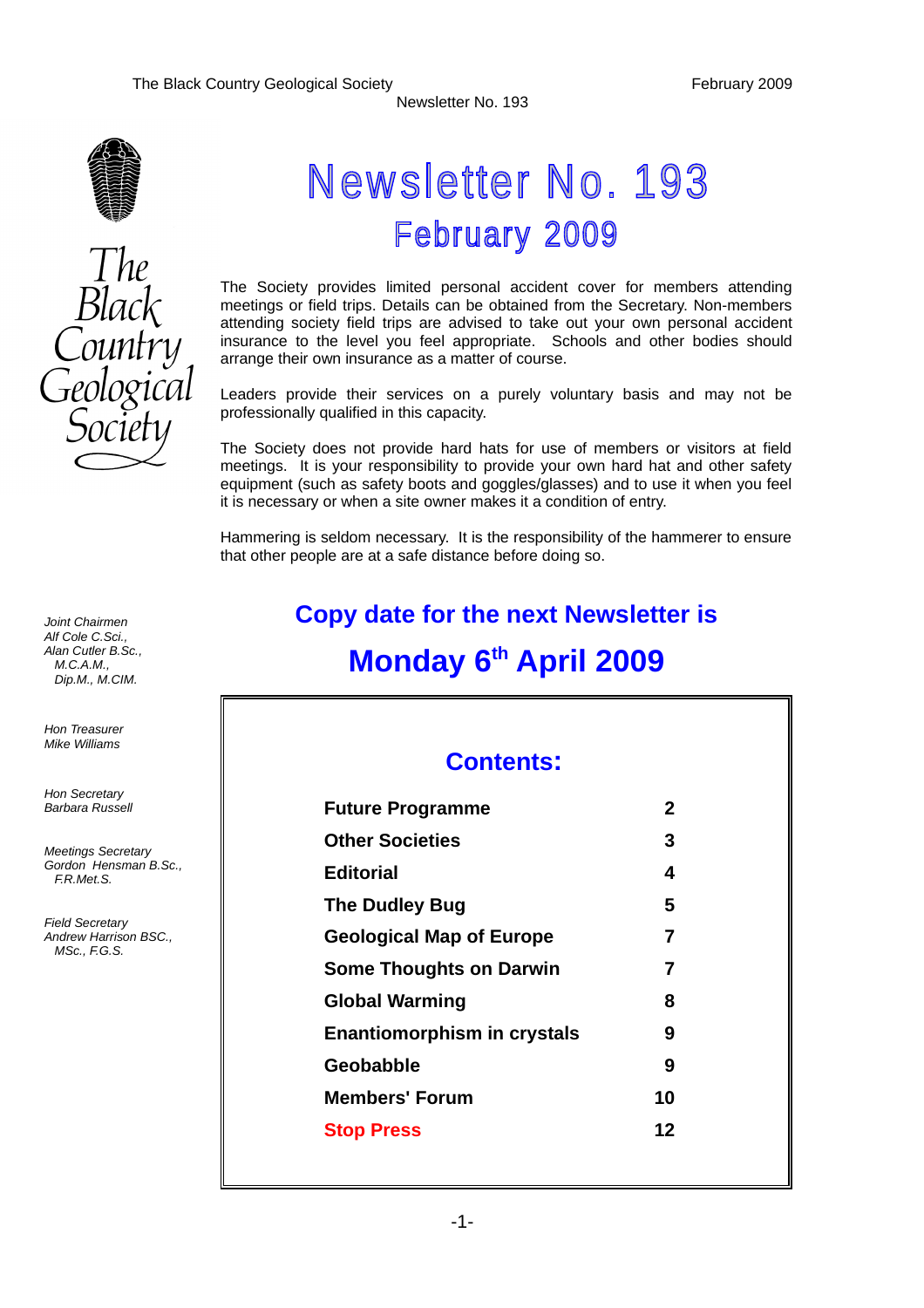### **Future Programme**

### **Lecture meetings are held at Dudley Museum & Art Gallery, St James's Road, Dudley, DY1 1HU. Tel. 01384 815575. 7.30 for 8 o'clock start unless stated otherwise.**

### **Saturday 21ST February 2009 (***Field meeting)*

**Dudley Museum and Art Gallery, Geoconservation, etc. Leader: Graham Worton.** Meet at the Museum at **10.00am.** The exact itinerary has yet to be formulated but we will be looking at the latest developments in the Museum in the morning, and later in the day we will be going out to see the problems in the Wren's Nest area. Please bring a **packed lunch and out door clothing.**

### **Monday 23rd February 2009 (***Indoor meeting)*

### **Natural and Man-Made Earthquakes in the U.K. Speaker**: **Professor Peter Styles (University of Keele).**

The Applied and Environmental Geophysics Group at Keele specialise in the application of high resolution geophysical techniques to investigate the region of the earth accessible to and accessed by human endeavour. These techniques include seismology, gravity, radar, magnetic and electrical methods and their computer modelling.

The problems include mining and past mining problems, pollution and its migration, forensic, archaeological and hydrogeological studies. Of special current interest is Clean Coal Technology for energy security and geological studies of Radwaste disposal. The areas of work include UK, Europe, Middle East, Africa and Australia. This talk will also touch on the Dudley Earthquake. The Research Group at Keele consists of 4 academic staff with several others who collaborate in using these techniques in their own research, 8 PhD's and 2 Post-Doctoral **Workers** 

### **Saturday 14th March 2009 (***Field meeting)*

### **Forest of Dean: Huntley and Wenlock Quarries. Led by Dave Owen (Gloucestershire Geological Conservation Trust).**

Meet up at The Country Garden Centre at Huntley (SO 714,197) where there is a car park, cafe and toilets, at 10.00 am. No pub on route so a packed lunch will be needed, usual good boots and waterproofs, some steep hills so sticks if they are required. The walk is about 6km.

### **Monday 30th March 2009 (***Indoor meeting)*

### **AGM starting at 7.45pm** followed by:

### **Graham Worton, Keeper of Geology at Dudley Museum and Art Gallery**

Graham will bring us up to date with what has been happening at the museum and plans for the future. He will tell us about the state of play regarding conservation and development of Dudley's important geological inheritance, such as the necessary stabilisation work on the Seven Sisters caverns, and other features which are in danger.

### **Saturday 25th April 2009 (***Field meeting)*

**Abberley Hills and Shavers End Quarry.** Possibly led by Peter Oliver of the Hereford and Worcestershire Earth Heritage Trust. Details to be confirmed.

### **Monday 27th April 2009 (***Indoor meeting)*

### **The Galapagos Islands. Speaker: Andy Harrison BCGS**

Andy, our field meetings secretary, will talk to us about his recent trip to the Galapagos Islands (Galapagos is Spanish for tortoise), which are so important in Darwin's development of his Evolution by Natural Selection. His meticulous mind was able to discern the sometimes subtle variations between birds and other animals, depending on whichever island they lived. The fructification in his mind of the data he gathered over many years, when he returned to England, eventually led to his theory - despite his reluctance to publish, largely on religious grounds.

►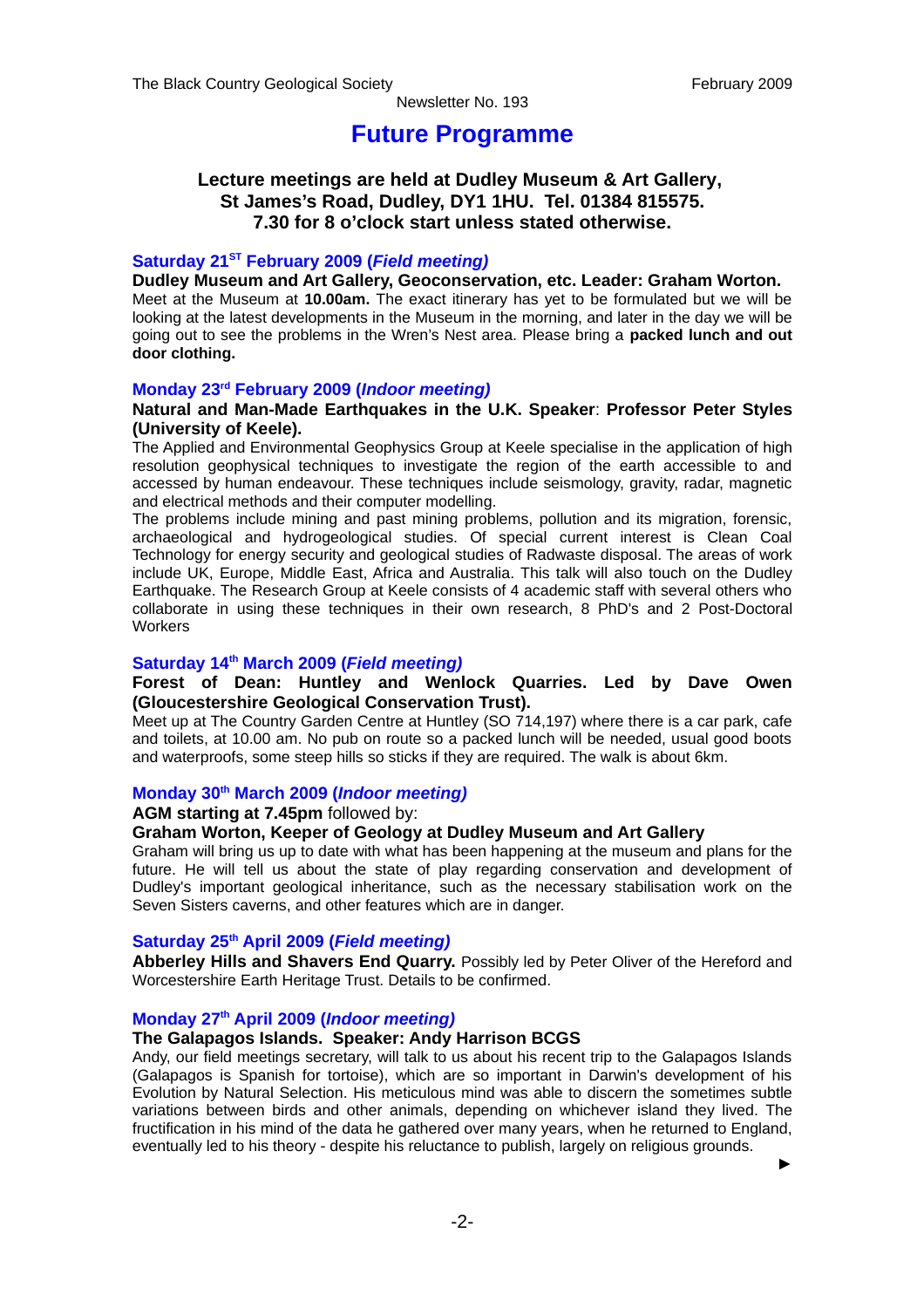The Black Country Geological Society **February 2009** February 2009

Newsletter No. 193

### **Sunday 31st May 2009 (***Field meeting)*

**Castleton Blue John and Treak Cliff Caverns. Led by Chris Arkwright.**

Meet at 10:00 am on abandoned road close to Blue John Mine. SK131 833.

### **Saturday 27th June 2009 (***Field meeting)*

**Return to the Brymbo Fossil Forest. Led by Prof Jacqui Malpas.**

Joint with the NSGAA. Prepare to do some geoconservation work. Details to be confirmed.

*Andrew Harrison, Gordon Hensman*

# **Other Societies**

### **Geological Society: West Midlands Regional Group**

### **Programme of Evening Lectures**

Lectures to be held at Birmingham University (Dome Lecture Theatre, Geology Department) and Wolverhampton University; (Room 202, School of Applied Sciences, Wulfruna St.) at 6.30pm (\*unless otherwise stated).

**Tuesday 10th March 2009:** Wolverhampton University , Room 202, 6.30pm Ken Addison: Wolverhampton University: Cenozoic landform evolution of the Long Mynd region.

**Tuesday 21st April 2009:** Dome Lecture Theatre, 6.30pm.Clive Barnwell: Waterman Group: Offshore Geotechnics

For further details contact the Secretary: Adrian Jones Tel:0121746 5724 e-mail: [adrian.a.jones@uk.mwhglobal.com](mailto:adrian.a.jones@uk.mwhglobal.com)

### **North Staffordshire Group of the Geologists' Association**

**Thursday 5th March 2009** 7:30pm **AGM and Chairman's Address "***Shark Bay to Wave Rock***".** Some of the interesting landforms of Western Australia by Elizabeth Hallam.

**Wednesday 22nd April**: *Downstairs (and Upstairs) at the Potteries Museum, Hanley*. Leader Don Steward. Meet in foyer at 2.00 PM. Due to restricted space in the geology store, limited to 10 places only; please book in with the Field Sec.

For further information contact NSGGA Field Secretary **Gerald Ford,** Tel. 01630-673409 or e-mail: [g.ford@ukonline.co.uk](mailto:g.ford@ukonline.co.uk) Note: a field fee of £2.00 per head is made (for members and non members).

### **Lapworth Lectures**

All lectures commence at 5.00pm in the Palaeontology Laboratory, Earth Sciences, University of Birmingham.

**Monday 16th February 2009:** Professor Paul Wignall (School of Earth & Environment, University of Leeds): Middle Permian volcanism and mass extinction in South China.

**Monday 2nd March 2009:** Dr Mark Williams (Dept. of Geology, University of Leicester): Across the Antarctic by frog: a tale of fossils, palaeoclimate and increasingly poor latrine conditions. ►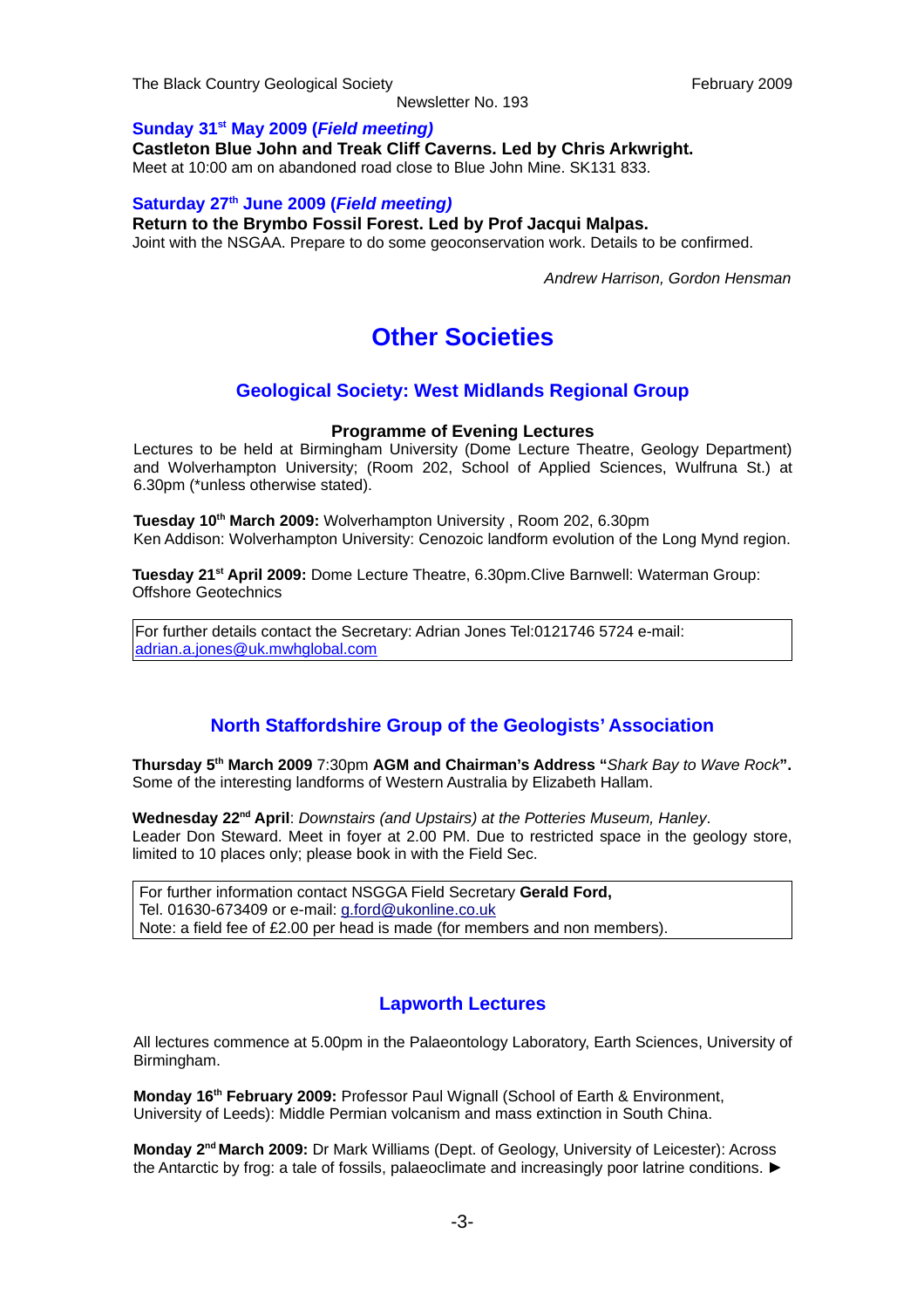**Monday 16th March 2009:** Dr Conrad Childs (School of Geological Sciences, University College Dublin): The internal structure and growth of normal fault zones.

For further details/information contact: Jon Clatworthy, Curator of the Lapworth Museum of Geology, tel: 0121 414 7294, email: **[j.c.clatworthy@bham.ac.uk](mailto:j.c.clatworthy@bham.ac.uk)**

# **Editorial**

Welcome to the first Newsletter of 2009 and my first as Editor, assisted by my husband John. John and I are not professional geologists, but have been keenly interested in geology since our first visit to Iceland in 1972. The following year I did an extra-mural geology course at Birmingham University, and then the Open University's S233 (Geology/Environment) course in 1978. Work and family life pushed geological pursuits to the background for many years, except during our numerous holidays in mountainous areas, when our interest in rocks and landforms would surface with a vengeance. We were pleased that our daughter became sufficiently enthusiastic to pursue the subject, and she has an MSc in engineering geology from Leeds university, and an interesting career in the world of geo-technical engineering in the Leeds branch of Ramboll Whitbybird.

Our interest in geology was given a big boost in 2006 when we discovered the existence of the Global Geopark network during a visit to the 'Marble Arch' caves in Northern Ireland. Further research revealed that we have a Geopark on our doorstep – the Abberley and Malvern Hills Geopark, and my destiny was sealed when I learned that Hereford and Worcestershire Earth Heritage Trust were working on a long distance trail through the Geopark. Combining my two foremost hobbies, I felt this enterprise was asking for my assistance, and I've been actively involved as a volunteer on the 'Geopark Way' project ever since (more of this another time...).

As a member of BCGS I was delighted to be able to attend a conference in Dudley on the 'History of Geoconservation'. This brought me up to date with developments in this relatively new field of geological enterprise, and inspired me to respond to one of Bill Groves' 'Geobabble' articles on the origins of the term 'geodiversity' in Newsletter 181. It is with some trepidation that I attempt to follow Bill's fine example as editor, and I am pleased that he is willing to help us over the transition stages, and that he will continue to inform and entertain us in 'Geobabble'. Indeed, this month's 'Geobabble' on Lawrence Wager chimes nicely with my own experience of intertwining mountain walking with geology (though Everest is definitely not on my agenda!).

In this Newsletter I am delighted to present for the first time, 'The Dudley Bug', the magazine pages from our two student members. This is to be a regular part of the Newsletter. Chris and Alison are clearly going to keep us well informed with new developments, and hopefully will continue to keep us entertained with items such as this month's irresistable word search.

At the end of the Newsletter, I'm starting a section called 'Members' Forum' which is a place for your letters with any requests, ideas for the Society, or any short items of interest. I'd like to include photos with your explanations, or problems and queries for other members to solve for you in the next edition. I shall start the ball rolling in this Newsletter with a couple of short items. It is noticeable, looking through the last few editions of the Newsletter that very few people actually contribute, but those who do, work very hard indeed. I'd like to see far more names appearing in each edition of the Newsletter, and I hope the Members' Forum will encourage this. For those of you who are not comfortable with email, I am including my postal address in this edition, and will be happy to receive any material (including photos) by post. In this case, please try to get the material to us well before the deadline.

Oh yes – I mustn't forget to tell you about John's rôle in all this! His lifelong hobbies are maths, all things scientific, and computing. Without his skills in this last field I would be totally unable to fulfil my rôle as editor! Just to round off this rather long introductory editorial, perhaps I should let you know what we do to earn a living when we're not pursuing our hobbies. John is a bassoonist in the City of Birmingham Symphony Orchestra, and I play and teach the flute. ■

*Julie Schroder*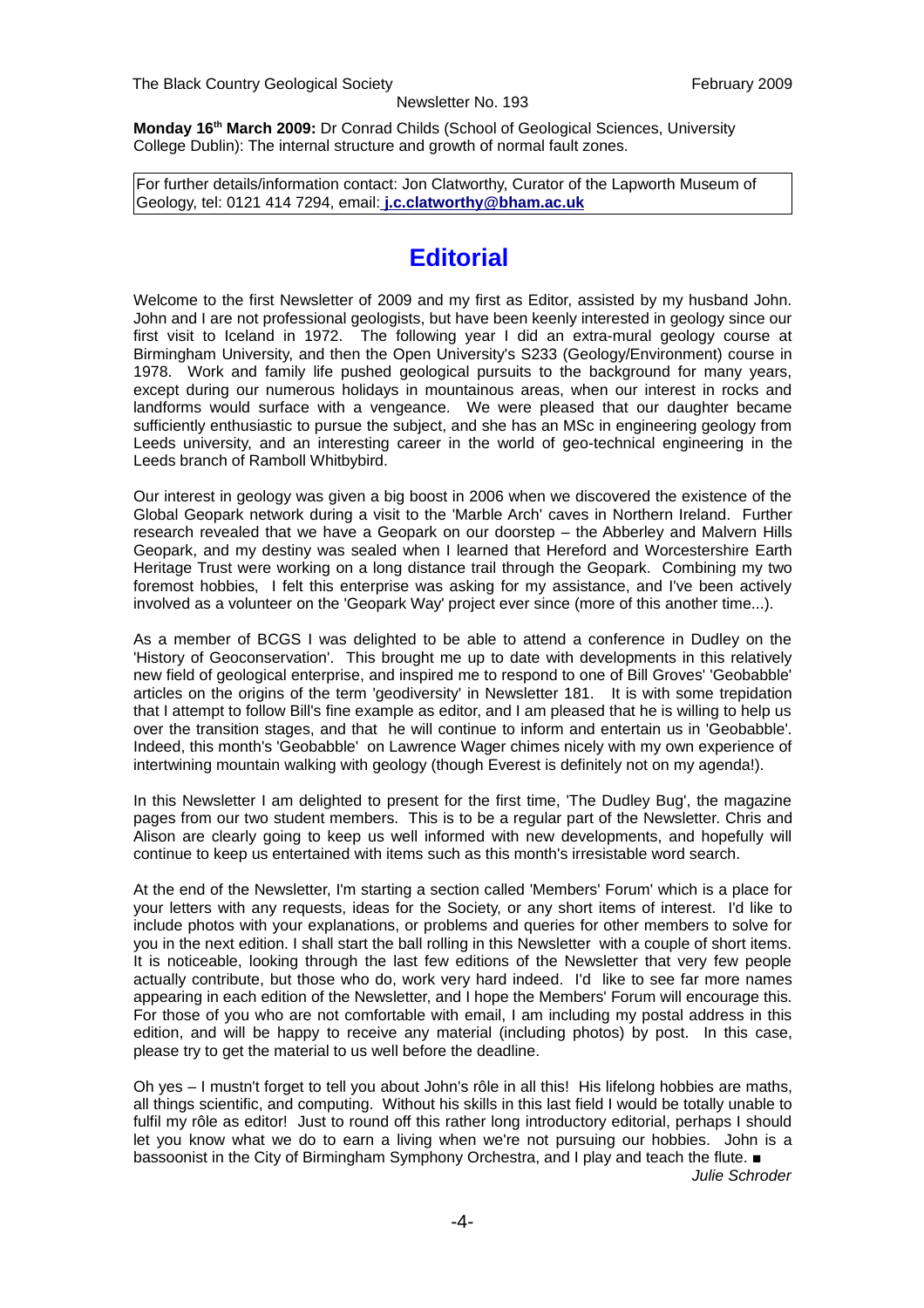# **The Dudley Bug**

# **Welcome**

Hello and welcome to the new part of the Black Country Geological Society newsletter. We are Chris and Alison, who have recently joined the society. We are both third year undergraduate Geology students at the University of Birmingham. This part of the newsletter aims to bring in new up to date developments and advances within Geology, as well as provide a little bit of fun! Enjoy!

*Chris and Alison*

# **UK Seismic Hazards**

The UK is not one of the most seismically active countries in the world, but it does have a very large history of earthquakes. There appears to be very little risk of such events causing significant damage, the most damage being a few fallen bricks and the moving of furniture. The UK is not located near a plate margin, reducing the effect of a seismic hazard. Many UK earthquakes measure no more than 5.0 M<sub>L</sub> (Macroseismic Intensity Scale). In the UK the areas which are affected the most by earthquakes are the Scottish Highlands and northwest England,



as well as the Welsh Borders. The most active area in the UK is Caernarvon, North Wales.

Historically, records of UK earthquakes were limited due to the lack of technology and poor understanding of such events. The first major earthquake recorded in the UK was the 1580 Dover Straits quake, measuring  $5\%$  ML. The two largest more recent events are the 2002 Dudley earthquake  $(4.7 \text{ M})$  and the 2008 Market Rasen quake. Both of these were felt across a wide area but no major damage occurred.

The reasons the UK is subject to these movements are not fully understood but it is primarily due to reactivation of ancient faults formed during the closure of the Iapetus Ocean around 450 million years ago, and the beginning of reactivity since the end of the last ice age around 10,000 years ago. The isostatic rebound of the UK is around 1-2mm per year and accommodated by slippage along the existing faults. Another reason for the seismic activity is due to large scale deformation as a result of the tectonic plates such as

the African moving northward into the Eurasian plate; this collision has been occurring since the Cretaceous. The maximum stress is dominantly north-south accounting for much of the seismic activity in southern England, also the Mid-Atlantic Ridge. Usually it is a combination of these which causes the eventual earthquake.

The effects of earthquakes abroad are far more serious than those felt here in the UK. At their most extreme, earthquakes in the UK cause moderate shaking which is strong enough to move furniture. Other less significant effects are the fracturing of levees and excessive radon emissions.

Due to the few effects, it is difficult to mitigate against the hazards of such events. 'Mitigation' is the steps taken to reduce the impact of a given hazard to the people and the environment. The main way to mitigate is to ensure nuclear repositories and major pipe lines are not placed on old faults which may be reactivated during a seismic event. Mitigation of these effects is easy and hazards are decreased by using better engineering methods.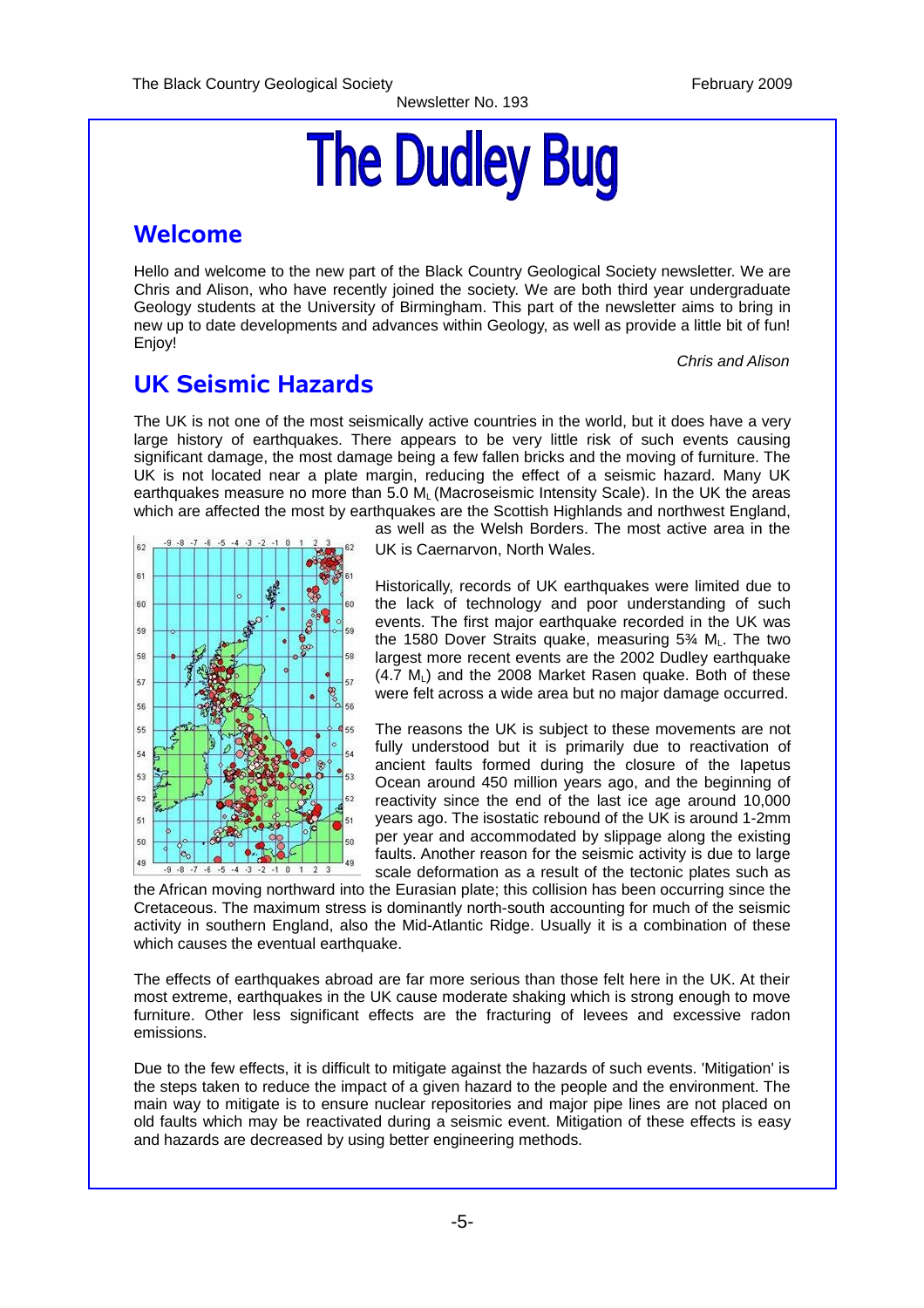# **Earthquake Word Search**

Can you find the following 12 words in this word search? They run vertically, horizontally and diagonally and can be found backwards too! Good luck. The answers will be in the next newsletter.

- Earthquake
- **Epicentre**
- **Fault**
- **Focus**
- **Magnitude**
- **Mitigation**
- Richter
- **Seismics**
- **Seismograph**
- **Shear**
- **Transpression**
- **Tsunami**

| A | Н | J      | D            | T            | V            | T | S            | T | W | E | T | Η            | Υ | Α           |
|---|---|--------|--------------|--------------|--------------|---|--------------|---|---|---|---|--------------|---|-------------|
| L | G | S      | E            | I            | S            | M | $\mathsf{I}$ | C | S | A | T | O            | S | Κ           |
| T | N | H      | Ε            | $\mathbf{I}$ | V            | н | Α            | J | T | U | V | C            | Н | P           |
| R | A | X      | T            | S            | S            | I | E            | S | T | A | N | Q            | D | A           |
| A | E | A      | $\mathsf{R}$ | T            | H            | Q | U            | Α | Κ | E | G | Α            | R | S           |
| N | D | $\vee$ | L            | U            | Ε            | A | Η            | N | R | P | N | F            | M | E           |
| S | U | Y      | Н            | H            | A            | Q | S            | A | C | I | Κ | O            | S | T           |
| P | T | M      | B            | A            | $\mathsf{R}$ | L | N            | B | Η | С | W | С            | F | S           |
| R | T | S      | F            | O            | C            | U | S            | Y | V | E | G | $\mathsf{R}$ | Н | M           |
| E | N | H      | ${\sf N}$    | H            | M            | D | Z            | F | Z | N | X | Η            | A | O           |
| S | G | E      | N            | O            | I            | Τ | A            | G | I | Τ | T | M            | E | G           |
| S | A | G      | E            | R            | U            | U | U            | R | C | R | N | L            | A | $\mathsf R$ |
| T | M | S      | D            | A            | L            | S | Α            | D | F | E | A | V            | O | A           |
| O | М | T      | L            | Τ            | S            | P | Κ            | Η | P | С | G | N            | B | P           |
| N | Α | F      | U            | B            | $\mathsf{R}$ | I | C            | Η | Τ | E | R | Ζ            | F | Н           |

# **Did You Know????**

- 1. The Upper and Lower Carboniferous have now been changed into the Mississippian and the Pennsylvanian respectively.
- 2. Zircon is the oldest mineral found on Earth.
- 3. Rocks cannot melt deep in the Earth because they are under too much pressure. Lava forms at a few miles down from the surface, where there is less pressure. This is known as decompression melting.
- 4. Granite has been found to harbour bacteria deep within the crystalline structure.

# **Next time in the Dudley Bug**

The origins of the Solar System, Planet Earth and the Moon. How did the Earth form? What rock types is the Moon composed of? All will be answered next time.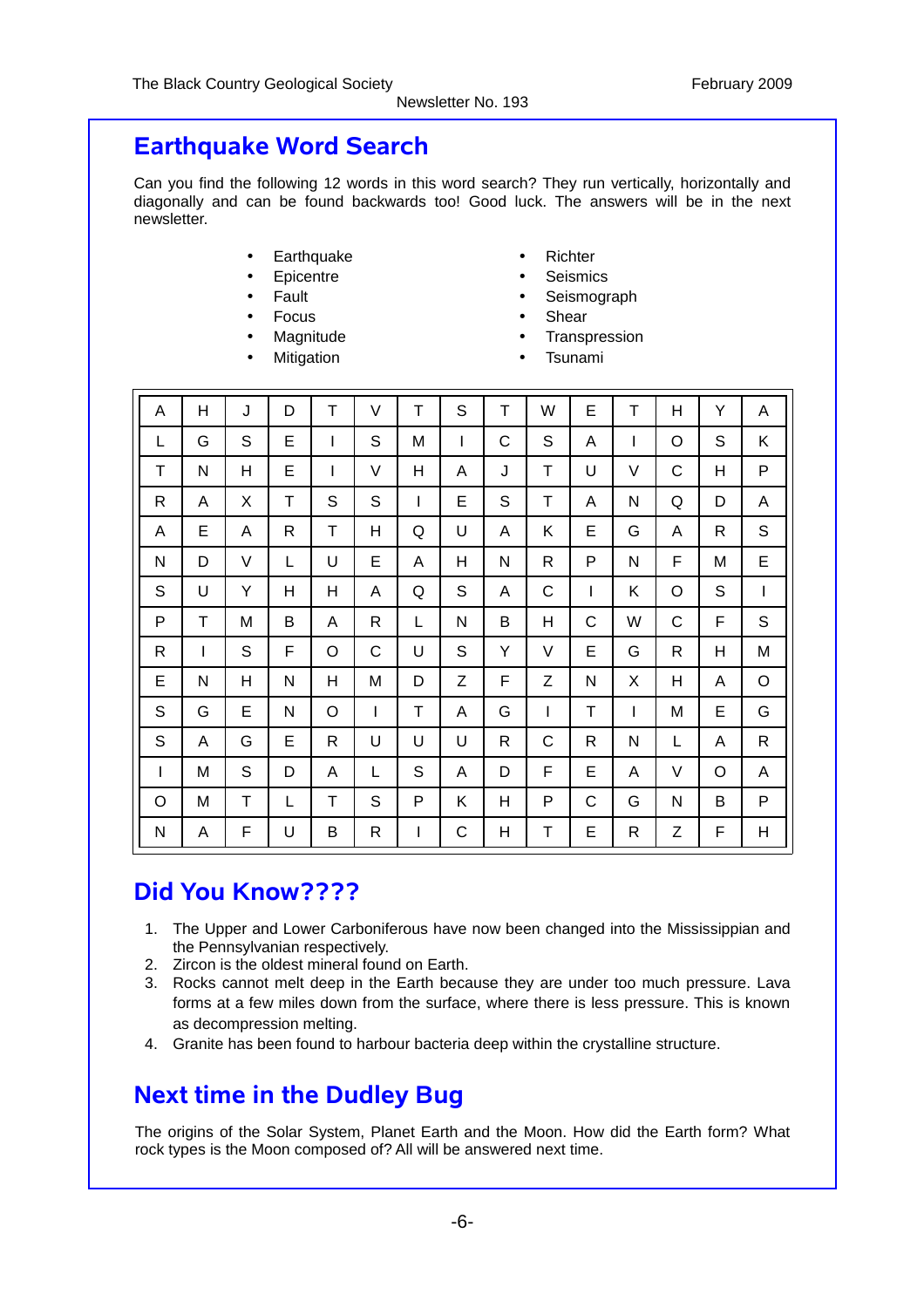# **International Geological Map of Europe (1:5,000,000)**

I recently came across this very interesting and large geological map of Europe while visiting the BGS (British Geological Survey) shop at the Geological Museum in South Kensington. The "1:5 Million International Geological Map of Europe and Adjacent Areas" is a major European geological GIS (Geographic Information System) project, which is being managed and implemented by the Federal Institute for Geosciences and Natural Resources (BGR) on behalf of the Commission for the Geological Map of the World.



The geological maps from each country across Europe have been harmonised to a common geological scheme and the coloured shading doesn't stop at country boundaries. The project was undertaken by 48 geological surveys and institutes from Europe and adjacent countries. As far as I can determine the work began around 2000 and the paper map was published in 2005.

The map also features for the first time the geology of the offshore areas of Europe as well as the land. Furthermore, the map has been generated using GIS and has a related database that is free to access on the Internet.

### [http://www.bgr.de/app/igme5000/igme\\_frames.php](http://www.bgr.de/app/igme5000/igme_frames.php)

This map can be zoomed into and features identified. I have found this particularly useful to look at places I have visited in Europe where I have been unable to find a geological map and have never been really sure of the geological ages of the rocks I've seen.

At £14.00 I think the printed map is excellent value. It covers an area from the Middle East to Greenland and from North Africa to the Arctic. The copy I obtained is at a scale of 1:5,000,000 and is around 1m by 2m when unfolded. I believe it can also be purchased as a smaller scale poster or as two flat sheet maps. ■

*Graham Hickman*

# **Some Thoughts on Darwin**

### **Part 1: Background and formulation of the theory of natural selection**

As most people know, in July it will be 150 years since Charles Robert Darwin (1809-1882) published his famous book, 'On The Origin of Species.'

Charles was born in Shrewsbury, and later settled at Down House in Kent where he lived until his death. His father, Robert Waring Darwin (1766-1848), was the youngest son of Erasmus Darwin (1731-1802). Erasmus was the seventh child of Robert Darwin of Elston (1682-1754) who was a barrister. In 1718, Robert Darwin noticed an unusual fossil in a stone slab in the village of Elston. He presented it to the Royal Society, and was invited to attend one of its meetings where he met the great Sir Isaac Newton, then President of the Society. We now know that the 'fossil' - not that the word was used then - was a part of a Jurassic plesiosaur. ►

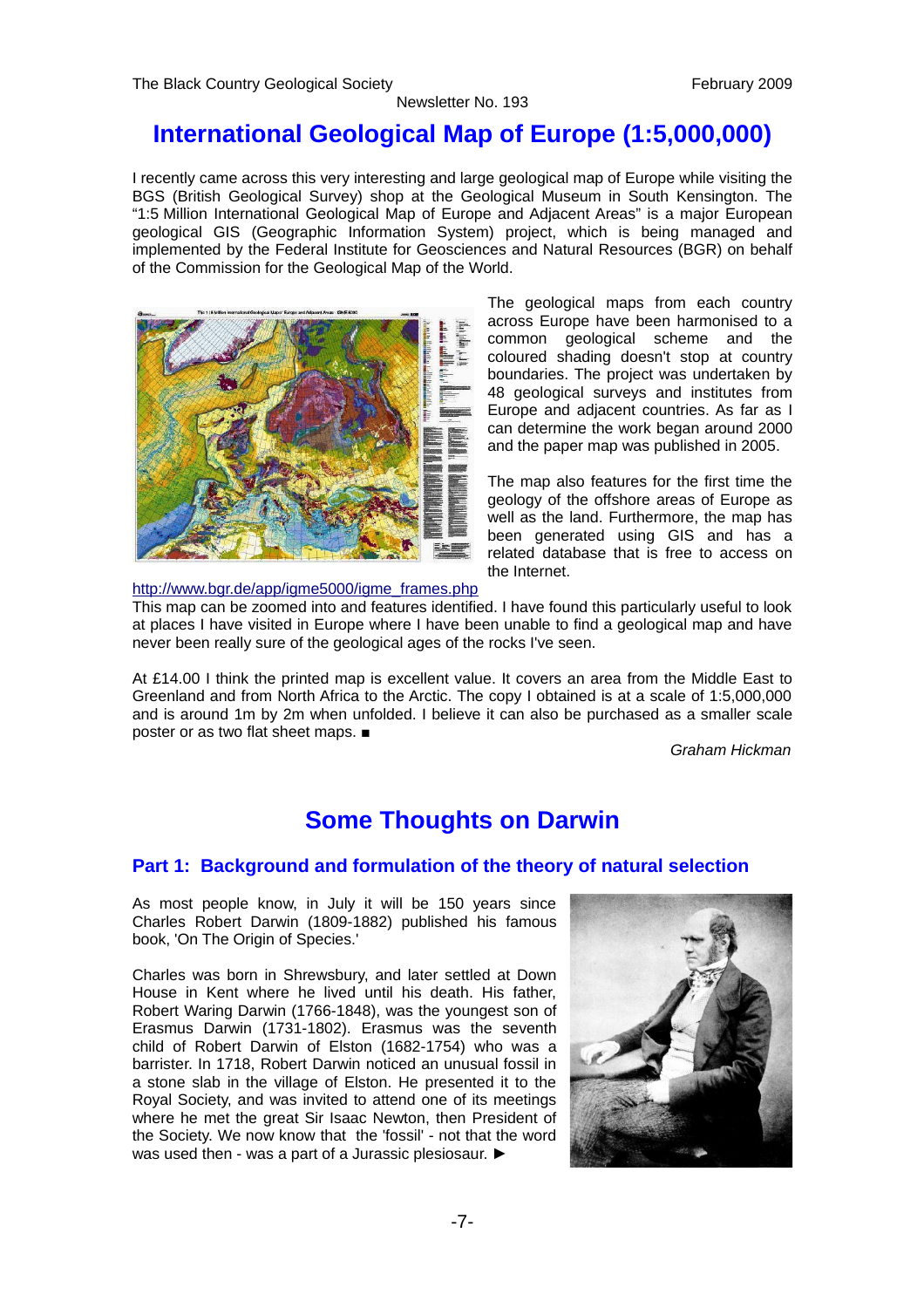Erasmus Darwin was a doctor, educated at Cambridge and Edinburgh. He settled in Lichfield and established a very successful medical practice, despite opposition from the church to some of his ideas. He published several scientific papers and became a Fellow of the Royal Society in 1761.

Along with Matthew Boulton, he was the moving force behind the creation of the remarkable 'Lunar Society', where he met such luminaries as James Watt, Benjamin Franklin, Josiah Wedgwood (with whom he campaigned against slavery), and Joseph Priestley who invented soda water (and hence 'fizzy pop') as well as being credited with the discovery of oxygen.

Erasmus's son Robert married Josiah Wedgwood's daughter Susannah, who brought with her the modern-day equivalent of £2,000,000. Thus their son, the great Charles Darwin, never needed to make a living in the professions, although he tried to train as a medical doctor in Edinburgh. He hated this, and after flirting with the idea of becoming a priest, he devoted all his time to study-travel and research. After his 5 year long voyage in HMS Beagle to South America, this resulted in the gradual formulation of his theory of evolution by natural selection.

It must be pointed out that the idea of evolution was nothing new, as it can be traced back to the Ancient Greeks. Francis Bacon and Leibnitz both had similar ideas, and the Frenchman Buffon also devoted much thought to the puzzle that slightly different species occur in different continents, and wondered if they might have descended from a common ancestor.

The tremendously important development resulting from Charles Darwin's life-time work, was that he produced the mechanism whereby evolution could take place. Furthermore, he backed it up with a wealth of evidence based on scientific observation from all over the world. His theory replaced Lamarck's ideas of acquired characteristics, by suggesting that evolution advanced by a process of adaptation to changed surroundings, so that only the best adapted survived to reproduce. We must not forget the coincidence that Alfred Russel Wallace, another Englishman, developed the same theory at about the same time as Darwin through research in South East Asia rather than South America. ■

*Gordon Hensman*

*Part 2: 'The Influence of Erasmus Darwin and Geology on Darwin's theory' will appear in the next edition of the Newsletter. Ed.*

# **Global Warming**



Can man's ingenuity mitigate the effects of global warming? Ever the optimist I would argue that such a challenge will bring about technological change, so here are a few examples proposed by academics.

**1.** The melting of the Arctic ice cap by 60% this summer resulted in positive feedback since darkening of the Arctic Ocean caused even more of the sun's rays to be absorbed. To counteract this, one proposal is to float white polystyrene sheets on the surface of the oceans to radiate the sun's energy back into space. (Not quite sure what happens to these sheets in a storm!) A more practical application would be to paint all roads and roofs white to reflect the sun's rays.

**2.** 50% of the  $CO<sub>2</sub>$  in the atmosphere is absorbed by the oceans. Ocean  $CO<sub>2</sub>$  levels could be managed by using nuclear powered ships to collect and process  $CO<sub>2</sub>$  into dry ice torpedoes. Such torpedoes can then be returned to the oceans, as frozen  $CO<sub>2</sub>$  is some 1.56 times the density of water. Additionally, at a water temperature of  $5^{\circ}$ C and at depths of 255m CO<sub>2</sub> will be transformed into frozen but stable carbon dioxide hydrate. When deposited in sufficiently deep ocean areas such torpedoes may fall to the sea floor with sufficient velocity to penetrate the sediments and remain stable for millions of years. ►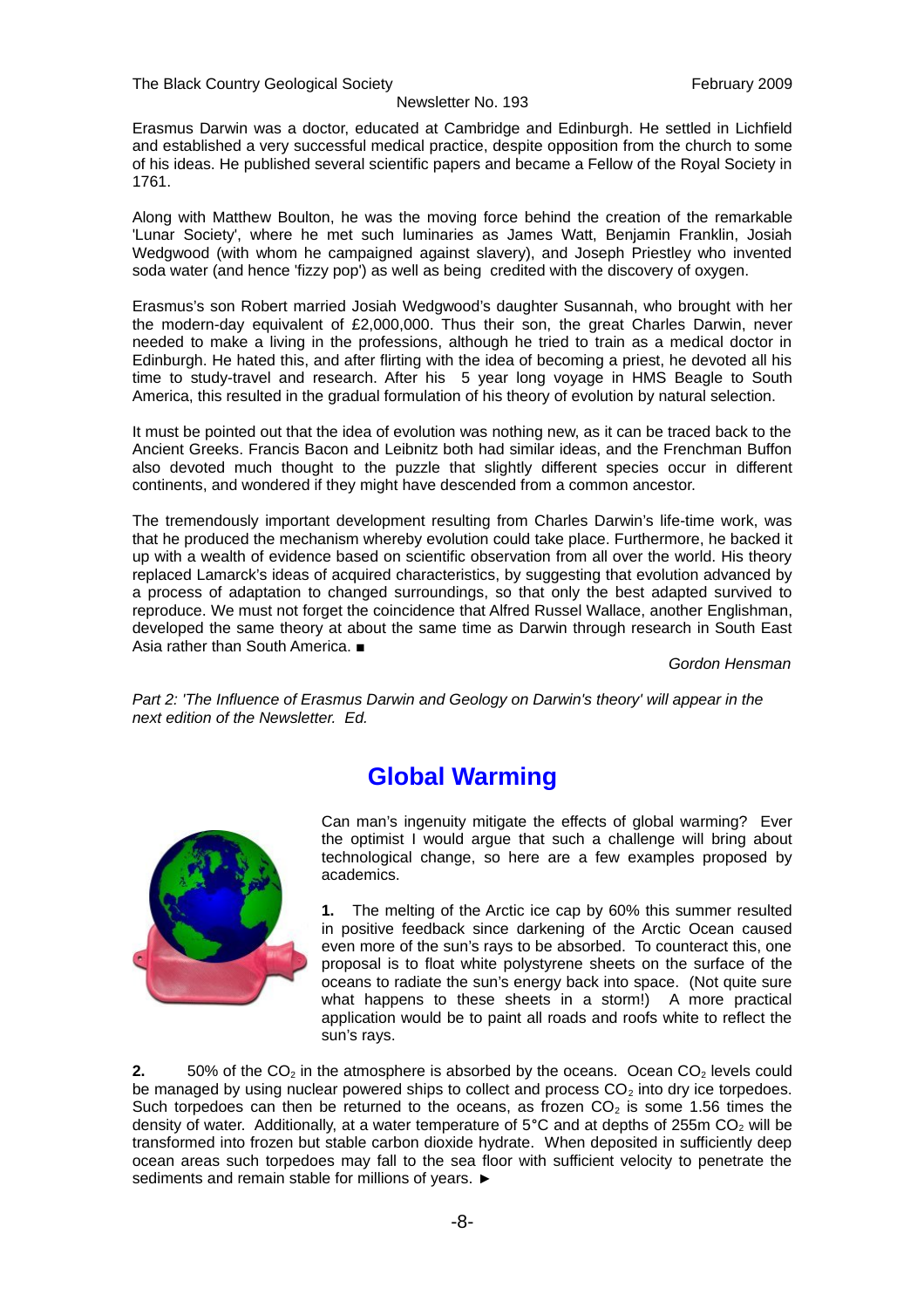**3.** The carbon cycle shows that  $18\%$  of all atmospheric  $CO<sub>2</sub>$  is recycled by plants and returned to the atmosphere when the plants decompose. It is possible to intercept the plant-soil-atmosphere components of the carbon cycle in the form of Biochar, a very stable carbon produced in bio-energy systems using the technique of slow pyrolysis. Returned to the soil, Biochar acts both as a sink for atmospheric carbon and a source of increased fertility with the further advantage that it is the by-product of a renewable energy generating process.

**4.** Thanks to Honda, Californians now have sufficient fuel distribution infrastructure to make hydrogen fuel cell cars a practical proposition, although the fuel cost reflects current market levels of 'gas'. It seems ironic that Honda UK have enforced a four month closure of their petrol based car making facility. ■

*Mike Williams*

Sources: Professor Carl T F Ross, University of Portsmouth Professor David Manning, Newcastle University BBC Top Gear

# **Enantiomorphism (Handedness) in Crystals**

Enantiomorphous crystals of Quartz: A is lefthanded, B is righthanded. The dissymmetry is produced by the small faces s & x, which on the two crystals are in the relation of mirror images with respect to each other.

Enantiomorphism is much more common in organic (carbon containing) molecules, and formed the basis of Pasteur's seminal work with Tartaric acid.

Remember Si is in the same PT group (IV) as is C. Bodies often cannot metabolise the  $\,$  A 'wrong' form of dietary feedstock!



Handedness is not uncommon: indeed man's brain can easily adjust to the manipulation of R/L handed objects, sometimes by using a plane mirror. There is a conundrum, however. Why does a flat mirror invert R to L, **but not** top to bottom? TRY IT FOR YOURSELF. ■

*Alf Cole*

# **Geobabble**

One of my Christmas cards was from a friend who had just retired after a lifetime in mining geology and Earth Science journalism, at the foot of his card was written; "retired last March, now it's hill walking". It made me think that if a survey was done of the pastimes and hobbies of amateur and professional geologists, the outdoors and walking would feature highly. How could anyone be interested in looking at rocks if they did not enjoy walking to the outcrop?

Take this a stage further to mountaineering and exploration, what part do geologists play in these activities? Who were the great geologist/mountaineers? One of the greats of the last century was undoubtedly *Lawrence Wager*. Perhaps not a familiar name unless you are keen on the history of Everest exploration or layered igneous intrusions, in particular the *Skaergaard* intrusion of eastern Greenland. ►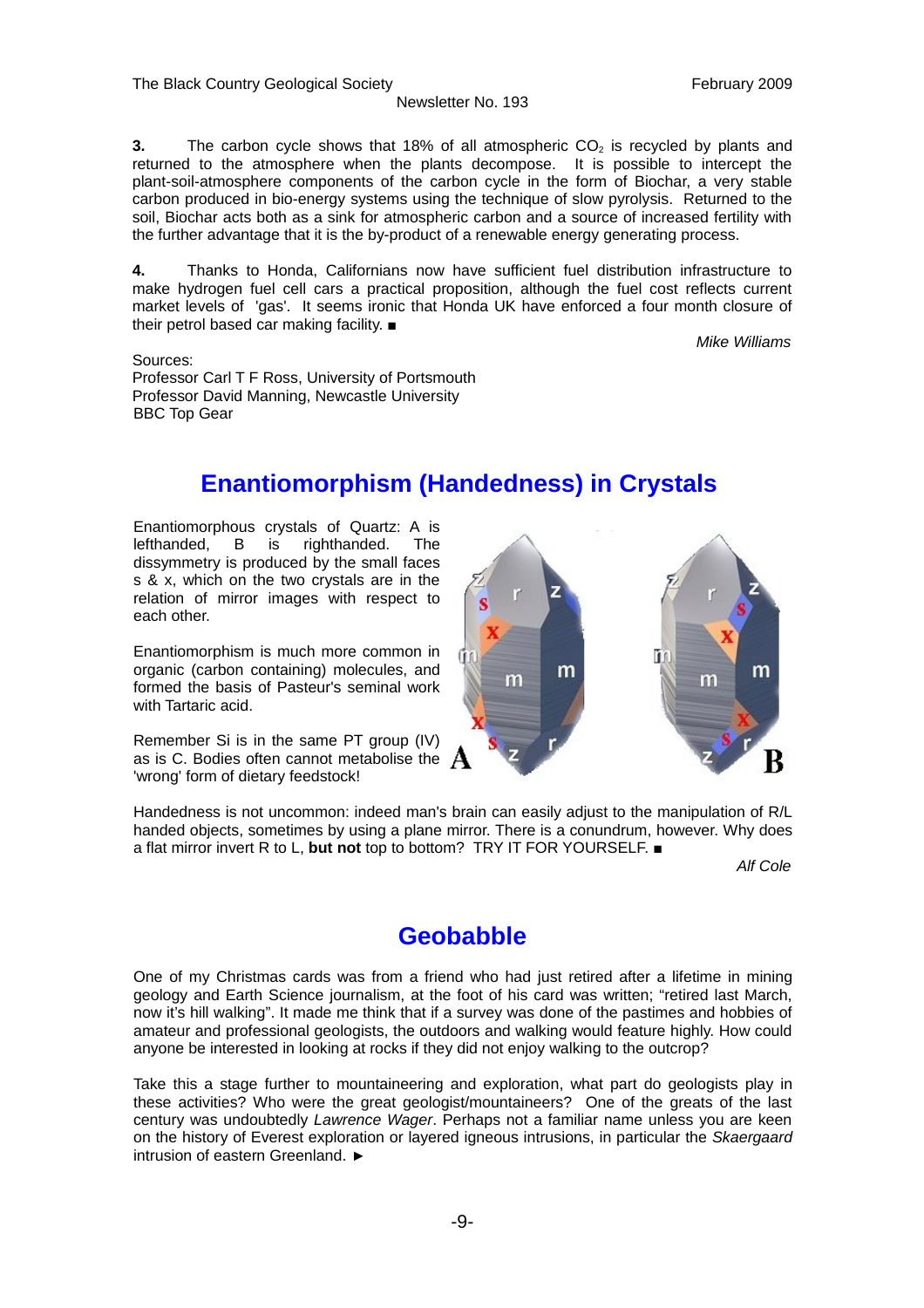

*Lawrence Wager*

Wager learnt his climbing skills from his Yorkshire Dales birthplace, through to the Cambridge University Climbing Club from 1922-1926, with forays into Wales, the Lakes and the Alps. He was considered one of the top climbers of the 1930s and was invited to join the 1933 Everest expedition. On this expedition he made the first attempt on the summit and reached 28,100ft, less than 1000ft from the top. This was the highest point reached on Everest without oxygen, and remained so until 1978. He was also the man who on this ascent found the ice axe of *Sandy Irvine* who perished with *George Mallory* in the 1927 attempt. As a geologist he brought back a collection of 244 rocks from Everest. He was part of the British Greenland Expedition of 1935-36, one of four such expeditions in the 1930s; indeed he discovered the layering of the Skaergaard intrusion from a ship. Many regard Wager as one of the top six explorers of the 20th century in the company of such legends as *Scott* and *Shackleton*.

As a geologist he was primarily an igneous petrologist who made his name in the study of layered igneous rocks in general and the Skaergaard intrusion in particular. He led the 1953 expedition to study this intrusion, and was planning another for 1966 when he suddenly died of a heart attack in 1965 at the age of 63. He was Professor of Geology at Oxford University and shortly after his death the book '*Layered Igneous Rocks*' was published that he wrote with *Malcolm Brown*.

He was a remarkable man; his powers of leadership were evident in the 1953 expedition and he could assess vital things such as weather, ice and climbing conditions quickly. He knew the capabilities and limits of every member. When the going got tough so did Lawrence Wager. ■

L.R. Wager, G.M.Brown: Layered Igneous Rocks; Freeman 1967

[www.geochemsoc.org/publications/geochemicalnews/gn131apr07/thelifeandtimesoflawrencew](http://www.geochemsoc.org/publications/geochemicalnews/gn131apr07/thelifeandtimesoflawrencew) [www.earth.ox.ac.uk/~davewa/research/himal/everest-lrw.html](http://www.earth.ox.ac.uk/~davewa/research/himal/everest-lrw.html) [www.oum.ox.ac.uk/learning/pdfs/wager.pdf](http://www.oum.ox.ac.uk/learning/pdfs/wager.pdf)

*Bill Groves*

**Why not have a look at our excellent website at:  [www.bcgs.info](http://www.bcgs.info/)**

## **Members' Forum**

Whilst walking along the beach beneath the towering Cretaceous cliffs of the south coast between Hastings Country Park and Fairlight Cove, we were intrigued by the beautiful concentric circular features in many of the boulders on the beach (see photo on the right - 20p for scale). Can anyone throw any light on this for us? ►

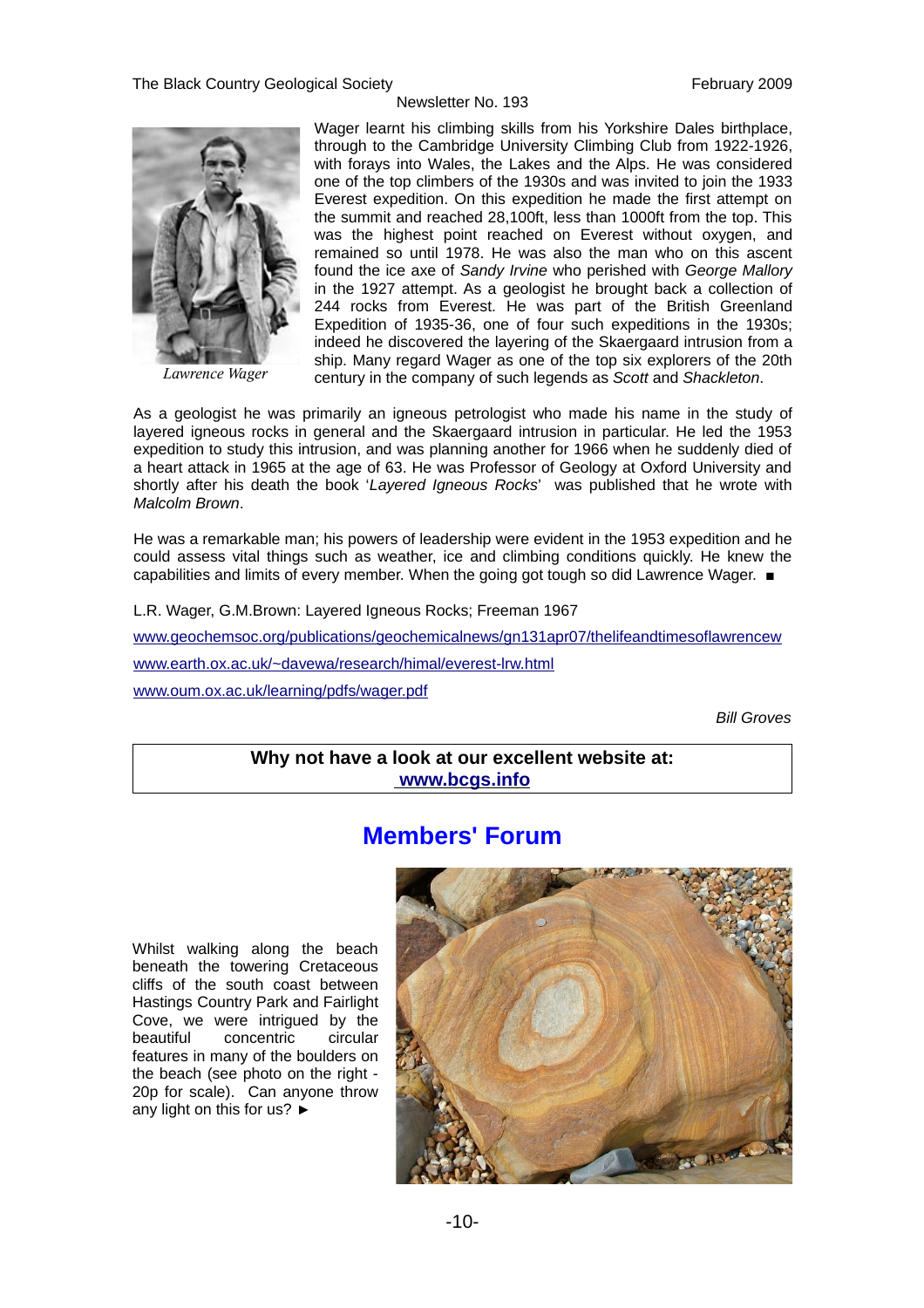The Black Country Geological Society **February 2009** 

Newsletter No. 193



We couldn't believe our eyes when, in the same area, we came across the large boulder above (photo also featuring your editor, for scale). Are those **really** dinosaur footprints? ■

*Julie and John Schroder*

Whilst reading the NSGGA's Bulletin (sent to me in my new rôle as editor), I was amused to find some quotations from a Keele University web site listing geology student 'howlers'. [www.esci.keele.ac.uk/resources/howlers.htm](http://www.esci.keele.ac.uk/resources/howlers.htm)

The one that really caught my eye was the 'supper continent of Pangaea'. Maybe not such a howler after all, I thought, as I reflected on all the excellent suppers we've enjoyed in our favourite local balti restaurant (below) which happens to be owned and run by our next door neighbours! ■

*Julie Schroder*